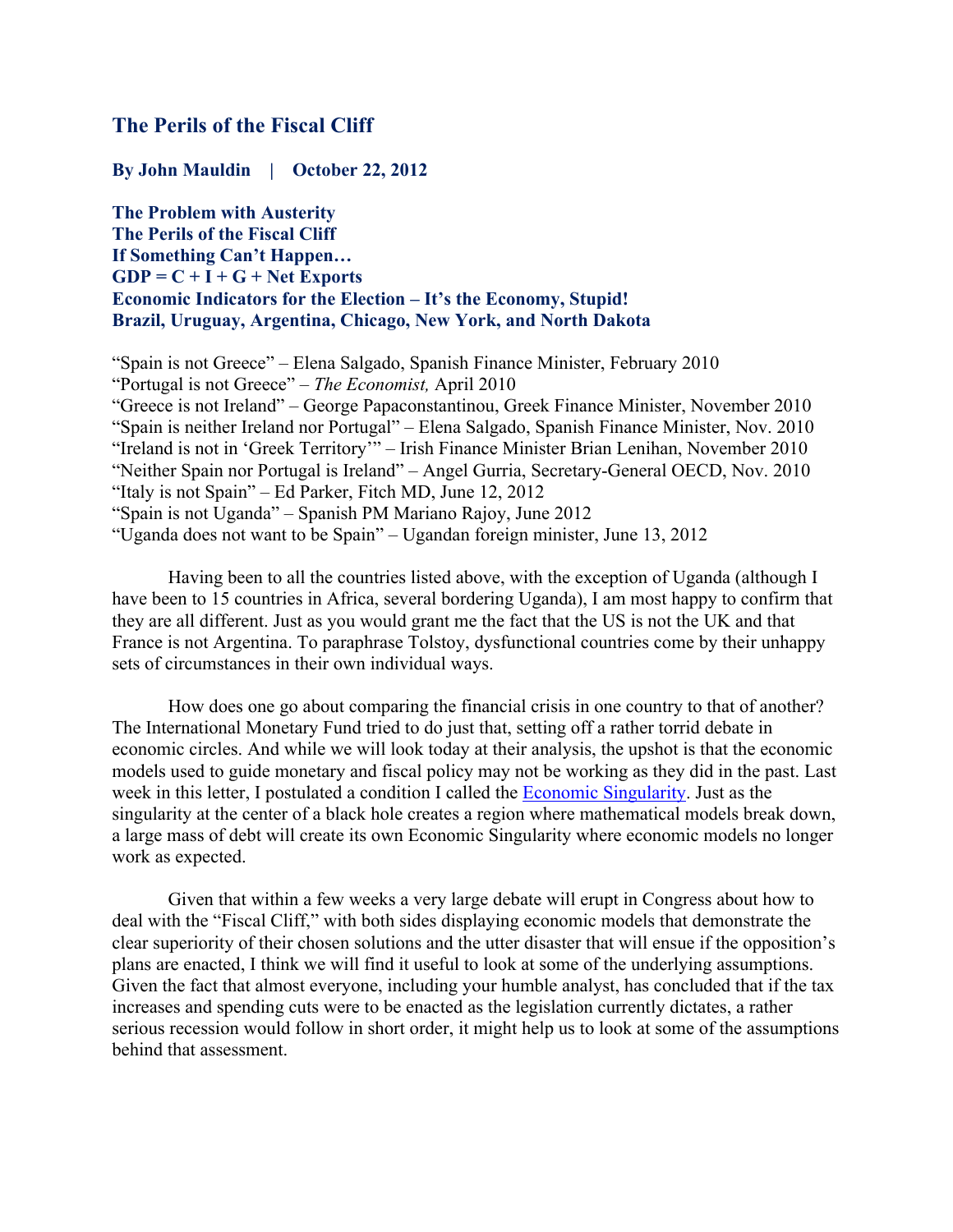In today's letter we'll peek over the Fiscal Cliff and see what economic models can tell us about government spending. And if we have time we'll quickly look at an interesting study that uses economics to predict the outcome of this US presidential election.

At Mauldin Economics we have a laser-like focus on estimating what the economic climate will be in the coming year. As a bit of a preannouncement, I'll be doing a Post-Election Summit Conference on November 20 with a few of my friends, looking at the likely direction of the economy with the certainty of the presidential and congressional elections behind us. It will be a free seminar, cosponsored by my friends at Real Clear Politics (www.realclearpolitics.com) and available on the Internet to those who register. I'll give you more details as we get closer, but this is something you won't want to miss. And now let's hang our toes out over that Fiscal Cliff.

### **The Problem with Austerity**

The chief economist for the International Monetary Fund, Olivier Blanchard, and his associate Daniel Leigh gave us an eye-opening three-page paper, buried in a 250-page World Economic Outlook release last week

(http://www.imf.org/external/pubs/ft/weo/2012/02/pdf/text.pdf). They studied an economic concept called the fiscal multiplier, which is usually defined as the change in real GDP that is produced by a shift in fiscal policy equal to 1% of GDP. In simple terms, if the fiscal multiplier is assumed to be 1.0 then a change in government spending by 1% (either an increase or decrease) would produce a corresponding change of 1% of GDP.

Most institutional economists prior to this paper assumed the fiscal multiplier to be about 0.5. Again in simple terms, this would mean that government spending cuts equal to 1% of GDP would reduce actual GDP in the coming year by about 0.5%. The fall in GDP would of course reduce tax revenues, which means that you would have less than a 1% actual cut in the deficit. If the tax rate is 30% in this example, the deficit will be reduced by only 0.85%. That may be an acceptable outcome when an economy is growing nicely or the deficit and total debt are too high and the bond market is forcing the government to cut back.

While Blanchard and Leigh agree that in the past the fiscal multiplier was generally about 0.5%, they suggest that in the recent fiscal crisis the fiscal multiplier has been much higher. Their study suggests that it has been at least 0.9% and perhaps as much as 1.7%. This certainly seems to be the case in Greece and Spain, as their austerity measures appear to be working in reverse.

Gavyn Davies of the *Financial Times* views the IMF research finding from the perspective of England, where the government is taking 40%. The results are less than pleasing:

"If, however, the multiplier is 1.7, then the same initial public spending cut of 1 per cent of GDP would reduce real output by 1.7 per cent. The second round effects of this reduction in output would reduce tax or raise transfers by 0.68 per cent. The net overall improvement in the budget deficit would therefore be only 0.32 per cent. The economy would be in recession, and the budget deficit would hardly improve at all. Even if this were acceptable to governments, it would not be acceptable for very long to their electorates.

"This pessimistic arithmetic is not that far away from describing what has actually happened in some countries, like the UK, in the past two years. Furthermore, if we take this arithmetic as a given, there is more bad news to come. The major four advanced economies are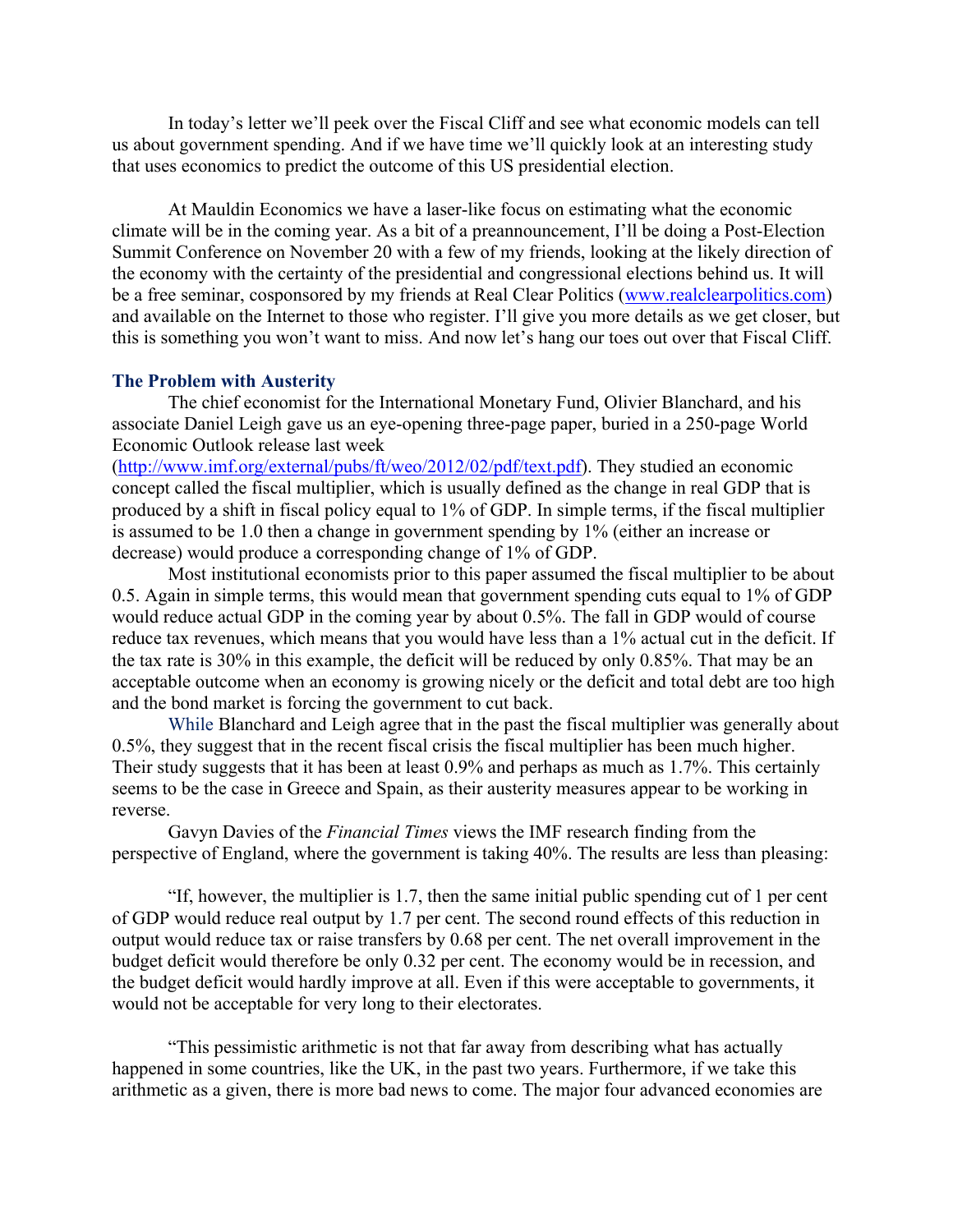now all planning to tighten fiscal policy in the years ahead by an average of 1 per cent of GDP per annum.

"…With a fiscal multiplier anywhere near the upper end of the Blanchard/Leigh suggested range, the effects of these policy changes would eliminate any chance of a rebound to normal growth rates in the advanced economies for some time to come. Interestingly, the planned fiscal tightening in the troubled economies of the eurozone is no longer any greater than it is for the major economies, because of the recent relaxation of some budget targets. Even so, it is hard to see how these plans could be sustained if the fiscal multiplier is at the upper end of the possible range."

But there is a problem with this analysis, as Davies and others point out. It assumes that the results in one country will pretty closely match those in any other country. However, if you take out Greece and Germany, as an example, you pretty much remove the increase in the fiscal multiplier. Not that that would stop Paul Krugman and his fellow Keynesians from trumpeting this analysis as a reason to eschew all forms of austerity. In any case, the research does call attention to the dangers of creating economic models that are used to guide public policy. Davies continues:

"…The decline [in the IMF model of the fiscal multiplier] occurred mainly because economists became much more aware of the need to make assumptions about monetary policy when making the estimates. If the central bank is assumed to hold monetary growth or inflation at a given target rate when fiscal policy is tightened, then interest rates will decline and this will offset some of the negative effects of the fiscal change on output. The multiplier will be lower.

## **"The opposite is also true. Now that interest rates are stuck at the zero lower bound, central banks cannot reduce policy rates when fiscal policy is tightened, and the multiplier is correspondingly increased."** (emphasis mine)

I have mentioned several times a paper by the powerhouse economic couple Christina and Paul Romer (she was the chairperson of Obama's Council of Economic Advisers), which showed that the multiplier for tax cuts or tax increases is around 3 in the US. Accordingly, a tax increase or cut equivalent to 1% of GDP should affect the US economy by 3%.

Davies notes that Larry Summers and Brad DeLong have argued that the multiplier should be assumed to be a minimum of 1.0 under present circumstances. [Their work] explains very clearly why the multiplier should be much higher than normal when the economy is stuck in a recession with interest rates at the zero lower bound. Another noteworthy paper, by Auerbach and Gorodnichenko, says that the multiplier during recessions might be around 1.5-2, while in expansions it drops to zero." Additionally, Robert Barro of Harvard has suggested that the tax multiplier is 1.

In another article, Professor Carlos Vegh of the University of Maryland said lots of evidence suggested that multipliers would differ greatly from country to country; and "the whole exercise of trying to forecast growth for many different countries using essentially a single multiplier, whatever the value may be, is, in and of itself, an exercise in futility". *(FT)*

You can pretty much pick a fiscal multiplier that works for your desired outcomes and find an academic study that will support it. And that is the point. Economists want to create models. It is in their DNA (perhaps defectively, I admit). And sometimes they have to make assumptions in order to make the models look like something that might be useful. The problem is that politicians, in particular, don't look at the underlying assumptions but use the parts of the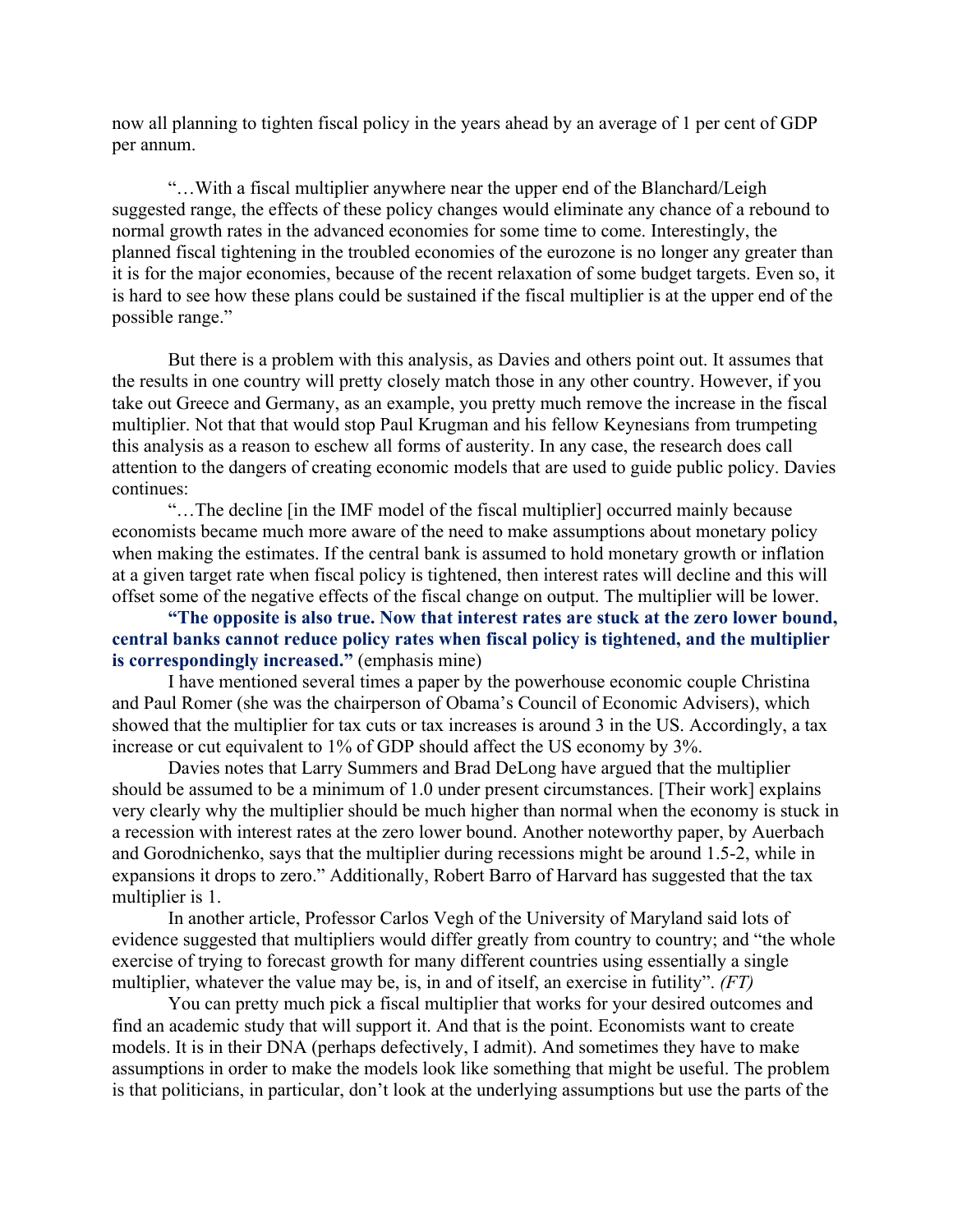studies that most closely reflect their particular biases. The IMF report above uses data from many countries that are, indeed – as our quotes at the top suggest – unlike each other. Comparing Greece to Germany and then using that data to suggest policies for Spain and Ireland is a dubious practice. There are just not enough data points for such conclusions to be statistically valid – but that won't stop the politicians from using the IMF study if it supports the policy outcome they prefer. The IMF, for what might be very good reasons explained way down in the footnotes, excluded countries such as New Zealand and the Baltics that had better outcomes from austerity policies. Their inclusion would alter the study.

### **The Perils of the Fiscal Cliff**

In the third quarter of 2011 the US Congress agreed to rather severe tax increases and spending cuts that would kick in as of January 2013, as a way to get a deal done to increase the debt ceiling. In addition, the Social Security payroll tax cut and extended unemployment benefits are also scheduled to go away in January. All told, if nothing changes, this abrupt shift in fiscal policy would result in a hit to the economy of about \$650 billion, or a little more than 4% of GDP, at a time when the economy is likely growing less than 2% a year.

Let me break down the major components of the Fiscal Cliff:

- 1. Abolition of the Bush tax cuts, which amount to \$265 billion, of which \$55 billion is for the "wealthy" and \$210 billion for the "middle class" (everyone else). Almost no one on either side of the aisle wants to actually go forward with axing the tax cuts for the middle class. Republicans want to hold on to the top-level tax cuts, and to my mind that's a bargaining chip (see below).
- 2. The Budget Control Act, or the debt-ceiling deal, comes in at roughly \$160 billion, with \$110 billion of that in sequestration, mostly for defense; and there seems to be a growing consensus that not all of these cuts should be made.
- 3. The 2009 stimulus will also roll off (this is the 2% Social Security break and extended unemployment benefits). This amounts to \$140 billion all on its own, or almost 1% of GDP. Almost everyone agrees that these tax cuts were supposed to be temporary.
- 4. The "ObamaCare" \$24-billion tax increase on high-income households is almost sure to be allowed to go through.
- 5. Technically, there is \$105 billion in the temporary "doc fix" and Alternative Minimum Tax, which every year are supposed to expire and every year are postponed, which of course allows Congress and the president (whoever is in control) to project lower deficits in the future, even though those cuts never happen.

If you add the \$105 billion of fixes in #5 and the middle class tax cuts, you get \$315 billion, or almost half of the Fiscal Cliff, which reduces the impact to 2% of GDP. Take some of the sting out of defense and you get to less than 0.5%.

But this creates a big *but…* What is your fiscal multiplier? It is not so simple as looking at what the IMF manufactures as a number and then extrapolating. Without trying to be cute, the US is not Greece or Spain or Germany; we are perfectly capable of creating our own unique brand of chaos. It is all debt-related to be sure, but the similarities begin to break down when you look at the gory details.

Not all tax increases or tax cuts have the same multiplier, just as not all spending increases or spending cuts do. There is a big difference, as Gavyn Davies pointed out, between a fiscal multiplier of 0.5 and one of 1.7. Before we get into what our multiplier might be, let's review a few facts.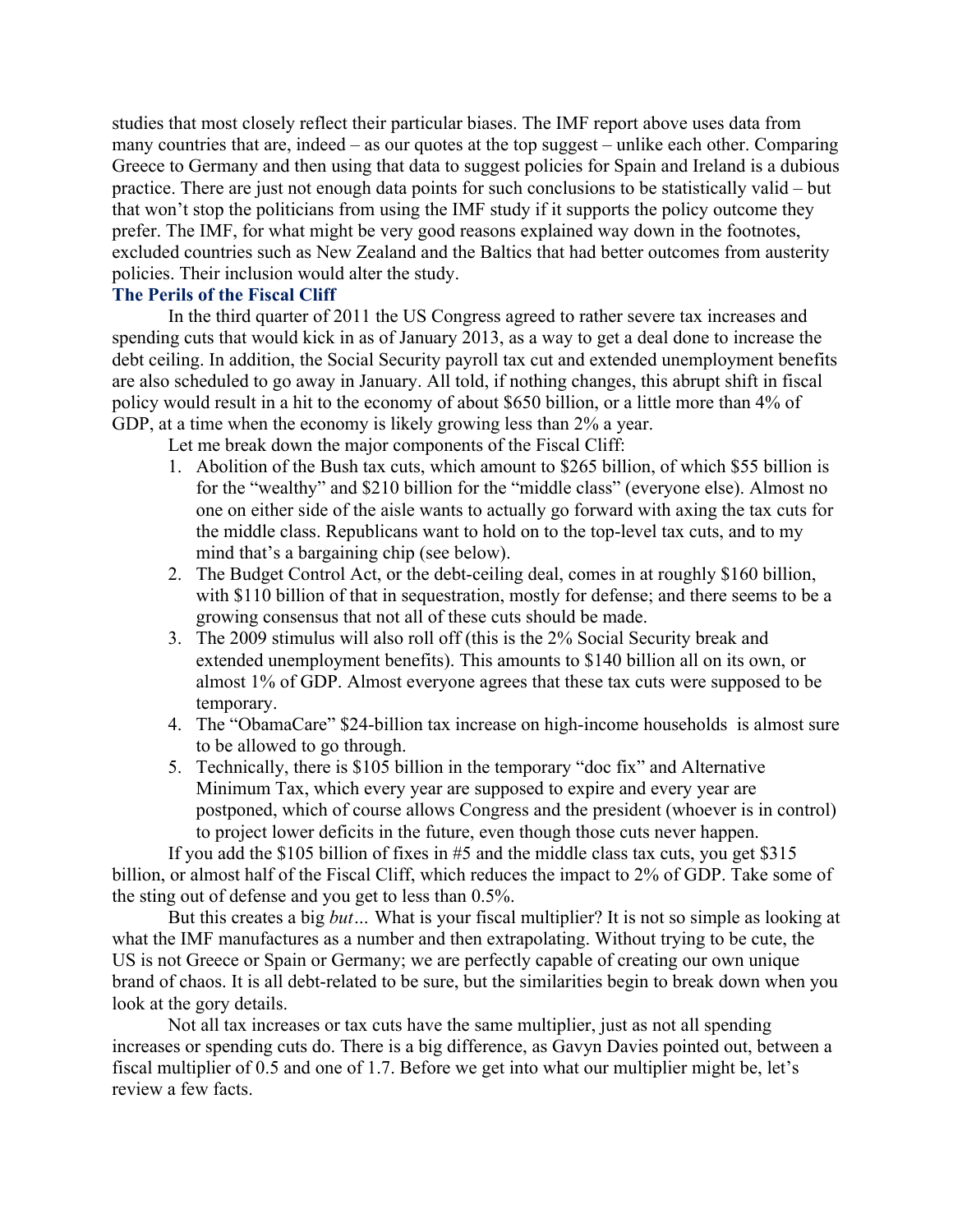### **If Something Can't Happen…**

There is a rule in economics: If something can't happen, it won't. That may seem a tad obvious, but so many people are prone to think that the current trend can go on forever. This time is different, we tell ourselves. Meanwhile I and many others – David Walker, David Stockman, Alan Simpson, David Bowles, et al. – are telling you that so much of what we're doing is unsustainable that big changes in present trends, as much as we might not like to think about them, are inevitable. So what we must think about now is what will happen when major change is either forced on a country or else entered into willingly. Sometimes you have to think the unthinkable.

Look at the projected debt for the US, compiled by the Heritage Foundation, based on realistic assumptions, not compiled while wearing rose-colored glasses. This is a chart of something that *will not happen.* Long before we get ten years of multi-trillion-dollar debt, the bond market will begin to demand much higher rates than we currently experience, driving up our interest-rate cost as a percentage of tax revenues to very painful levels, forcing cuts in all sorts of things we currently think of as absolutely necessary – like the military, education, and Medicare spending.



One way or another, the projected budget deficits – whether the one from the Heritage Foundation or the official government projection – are *going to* come down. We can choose to proactively deal with the deficit problem or we can wait until there is a crisis and be forced to react. These choices will result in entirely different outcomes.

In the US, the real question we must ask ourselves as a nation is, "How much health care do we want and how do we want to pay for it?" Everything else can be dealt with if we get that basic question answered. We can substantially change health care, along with other discretionary budget items, or we can raise taxes, or some combination. Each path has consequences.

The polls say a large, bipartisan majority of people want to maintain Medicare and other health programs (perhaps reformed), and yet a large bipartisan majority does not want a tax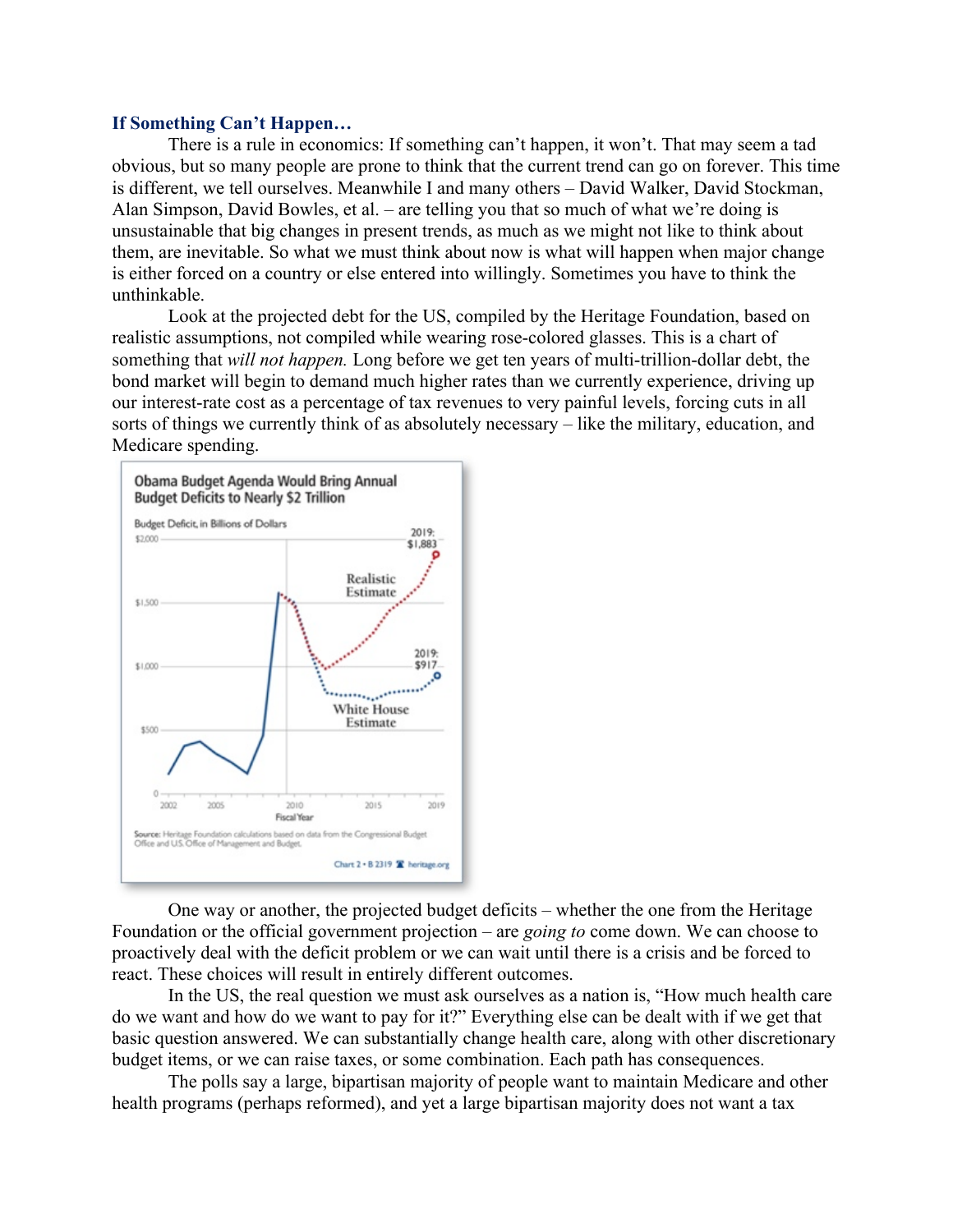increase. We can't have it both ways, which means there is a major job of education to be done. But that is also why politicians seem to be advocating both objectives – their first order of business is to make sure they get re-elected.

The point of the exercise, to my mind, is to reduce the deficit over 5-6 years to some sustainable level below the growth rate of nominal GDP (which includes inflation). A country can run a deficit below that rate forever, without endangering its economic survival. While it may be wiser to run some surpluses and pay down debt, if you keep your fiscal deficits lower than income growth, over time the debt becomes less of an issue.

## **GDP = C + I + G + Net Exports**

Either raising taxes or cutting spending has side effects that cannot be ignored. Either one or both will make it more difficult for the economy to grow. As a reminder to long-time readers and a quick intro to new readers, let's quickly look at a basic economic equation:

 $GDP = C + I + G + Net$  Exports, or GDP is equal to Consumption (Consumer and Business) + Investment + Government Spending + Net Exports (Exports – Imports). This is true for all times and countries.

Now, what typically happens in a business-cycle recession, as businesses produce too many goods and start to cut back, is that consumption falls; and the Keynesian response is to increase government spending in order to assist the economy to start buying and spending. The theory is that when the economy recovers you can reduce government spending as a percentage of the economy and pay down the borrowed debt – except that has not happened for a long, long time. Government spending has just kept going up for decades. Sometimes taxes would rise faster than spending, as during the all-too-brief Clinton-Gingrich years. In response to the Great Recession, government (both parties) increased spending massively. And it did have an effect. But it wasn't just the stimulus, it was the absolute size of government relative to GDP that increased as well.

And now massive deficits are projected for a very long time, unless we make major changes. The problem is that taking away that deficit spending is going to have the reverse effect of the stimulus – a negative stimulus, if you will. Why? Because the economy is not growing fast enough to overcome the loss of that stimulus. We will notice it. It is the "G" component of the above equation, which was first developed by Irving Fisher during the Great Depression. The negative stimulus should be a short-term effect –most economists agree it will last 4-5 quarters – and then the economy may be better, with lower deficits and smaller government.

In order to get the deficit under control, we are talking about reducing the deficit on the order of 1% of GDP every year for 5-6 years. That is a very large headwind on growth, especially in a 2% Muddle Through economy. GDP for the US is now on an anemic 2% growth trend, with very weak final demand. Think what it would be if the full anticipated 2% of spending cuts and tax increases were put into force. It would be very hard to attain positive growth in 2013.

Furthermore, tax increases reduce GDP by anywhere from 1 to 3 times the size of the increase, depending on which academic study you favor. Large tax increases will inevitably reduce GDP and potential GDP. That may be the price we want to pay as a country, but we need to recognize that there will be a cost to growth and employment. Those who argue that taking away the Bush tax cuts will have no effect on the economy are simply not dealing with the facts, based on well-established research. Now, that is different from the argument that says we should allow the cuts to expire anyway.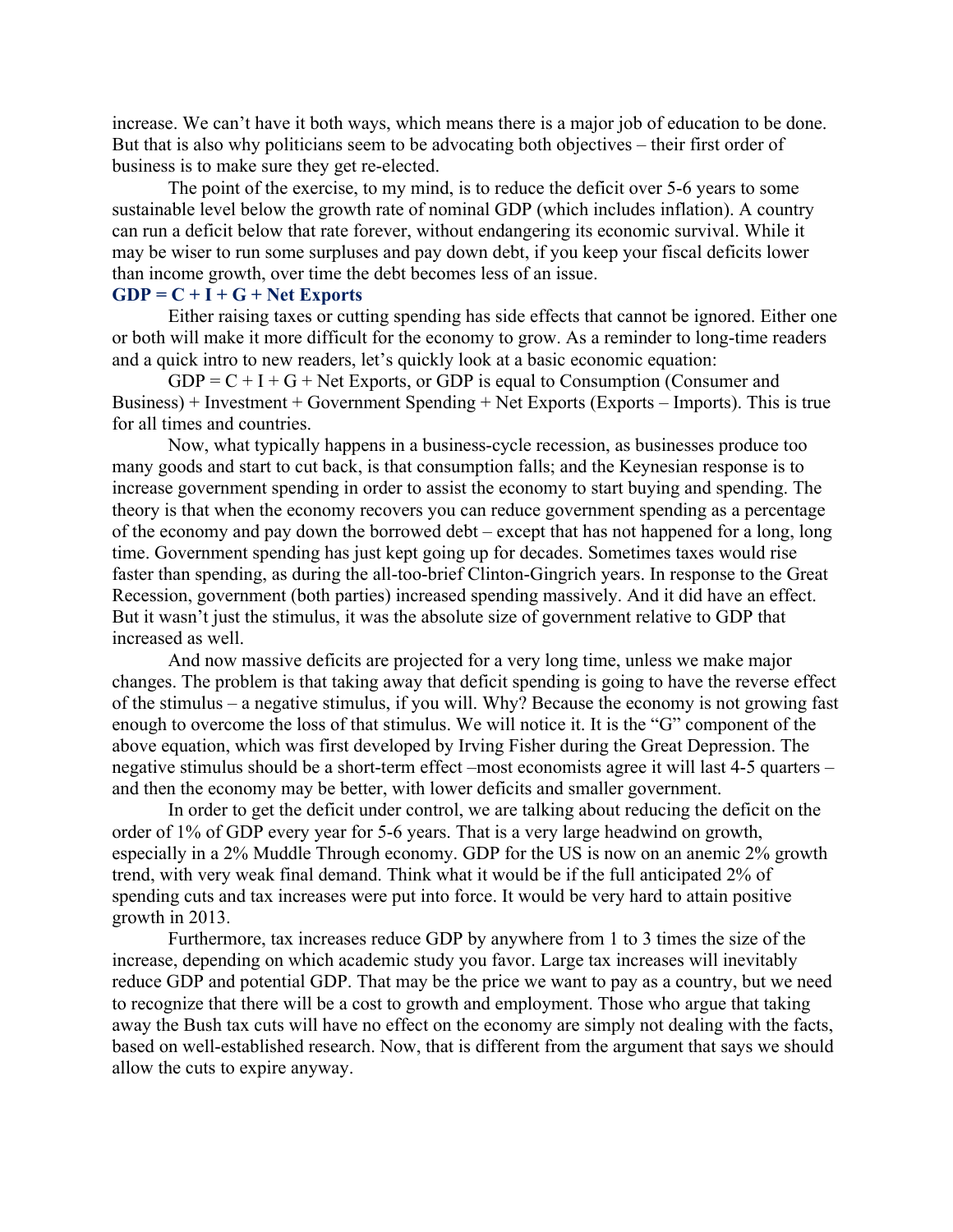Those who argue that reducing spending will also have an effect are equally correct. Government has been a large contributor to consumer income and therefore personal consumption, part of the "C" in the above equation (along with business consumption). The chart below, produced by Bridgewater last April, shows the additional effect of government spending on disposable income for the US consumer. Notice that without government support, disposable income would now be significantly lower. Letting the "one-time" Social Security stimulus (which has already been extended for two years) go away, along with extended unemployment benefits, will result in a decline in GDP of almost 1% and the loss of a significant contribution to disposable income.



There are no easy choices. If we do nothing about the deficit, we will quickly find ourselves close to the black hole of too much debt. Yet, trying to do too much too quickly will bring the economy perilously close to recession, which will mean increased government expenses and decreased revenues, making it hard to balance the budget. Forget Greece and Spain; ask the United Kingdom how well their austerity efforts are doing. This is a country making a serious and credible attempt to reduce their deficits, and sadly, they have fallen back into recession.

No matter what economists with their models and politicians with their agendas will try to tell you, there is no "easy button." While there may be a correct path to reducing the deficit and keeping us out of recession, that path is not going to be clear from the models. What we will hopefully do is get the direction correct and ease slowly into confronting the deficit-reduction facts. My thought is that if there are going to be tax increases and spending cuts, they should be phased in quarter by quarter. It might be better to simply hold the line on spending on all but essential items, cutting spending where possible to allow for spending growth in areas like health care. The bond market will behave as long as Congress defines a very clear and credible path to a manageable deficit.

Both Republicans and Democrats will have to compromise. This election is primarily about the direction of the compromise. It is my sincere hope that both parties do not waste this crisis. There will be no better time to engage in comprehensive tax reform than the first six months of next year. True tax reform could actually be a significant stimulus to the economy and partially offset the drag of reducing the deficit. Tax reform in combination with a serious energy policy that encourages more rapid expansion of domestic production, plus control of health-care expenditures, will let us reduce the "fiscal multiplier" – especially important, given that monetary policy is severely constrained with interest rates at the zero bound.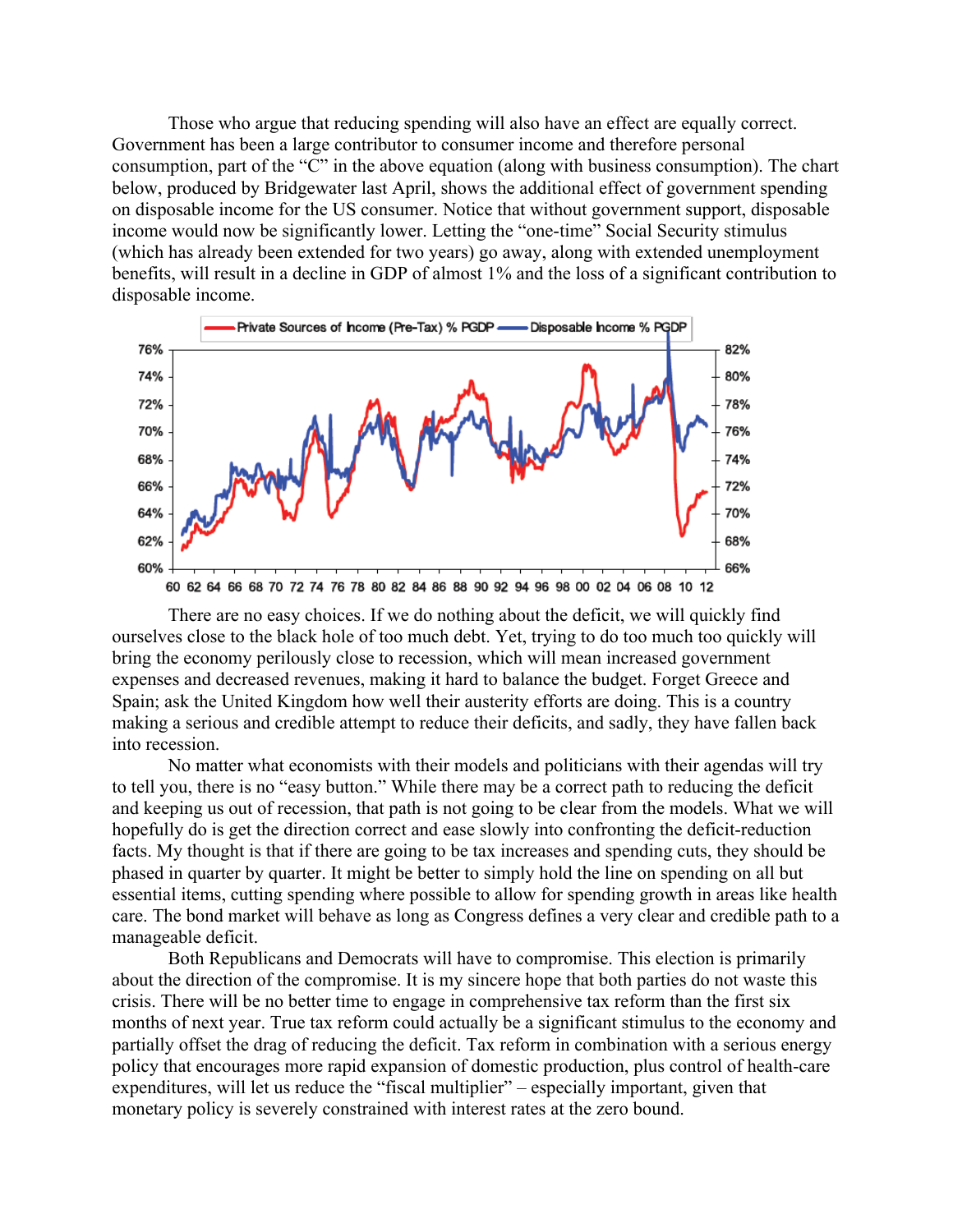Finding the right policy mix will be difficult. There has to be deficit reduction each and every year, to be credible, but not so much as to push the economy into recession. Frankly, we will be lucky to find that right mix, given the nature of the political process. Whatever happens, each party will blame the other when there are problems and take credit when there are successes. That is the nature of the political beast.

From an investment standpoint, the fact that earnings are coming out much weaker so for this earnings season does not bode well for the future. Apart from ephemeral enthusiasm from time to time, volatility will be the rule of the day – even more so than in the past few years. The risk of a "tail event" will increase, given the very real possibilities of exogenous shocks from Europe and Japan. This is not a time to be casual or to think that recent past performance in the equity markets is indicative of future results. This is a theme that we will be returning to often over the next few months.

#### **Economic Indicators for the Election – It's the Economy, Stupid!**

My focus in *Thoughts from the Frontline* is to comment on macroeconomic and investment issues. I try to venture into the political arena only with regard to the prospects for the economy and investments, rather than blatantly espousing my political views (which long-time readers can discern in any case).

That being said, I ran across a very interesting presidential election forecasting methodology based on economics and not on polls. Ken Bickers and Michael Berry, professors of political science at the University of Colorado Boulder and the University of Colorado Denver, respectively, built a model based on the economics of each individual state and how it has voted since 1980. Their model has "predicted" with reasonable accuracy the winner of every presidential election since 1980. The model includes economic data from all 50 states and the District of Columbia, incorporating both state and national unemployment figures as well as changes in real per-capita income, among other factors. This feeds right into James Carville's famous line in 1992 (as the campaign director for Clinton): "It's the economy, stupid!"

My personal political guess is that what the authors are actually modeling are the independent voters in the various states. Single-issue voters on social issues find reasons to override their economic interests and tend to dominate primary-season politics, so while the final November election result may be interpreted as a referendum on social issues, it more likely to resemble Carville's world, at least if the professors' analysis is right. I offer their work (and a link, below, to 12 other models) as a different way to look at the election 15 days from now.

According to their Bickers and Berry's analysis, Romney is projected to receive 330 of the total 538 Electoral College votes. President Obama is expected to receive 208 votes – down five votes from their initial prediction and well short of the 270 needed to win. The focus of their study is on state-level economic stress. I think the approach of using economic-stress models to predict election outcomes is a very interesting one. Their model was within five electoral votes in Obama's 2008 trouncing of McCain.

In addition to state and national unemployment rates, the authors analyzed changes in personal income since the prior presidential election. Research shows that these two factors, unemployment and income, affect the major parties differently: voters hold Democrats more responsible for unemployment rates, while Republicans are held more responsible for fluctuations in personal income. Accordingly – and depending largely on which party is in the White House at the time – either factor can either help or hurt the major parties disproportionately.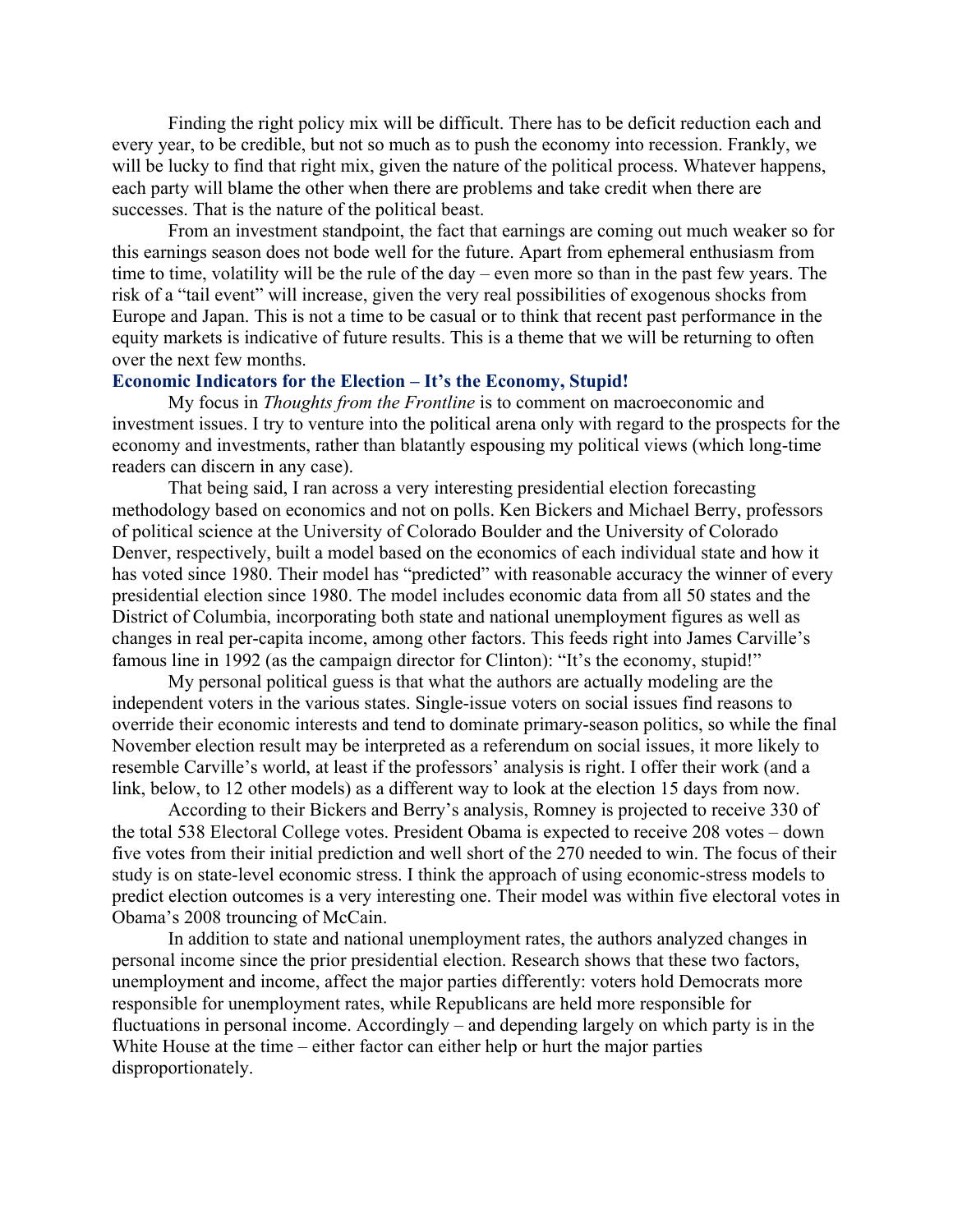The authors also provided caveats. Their model had an average error rate of five states and 28 Electoral College votes. Factors they said might affect their prediction include the timeframe of the economic data used in the study and the fact that states very close to a 50-50 split might fall in an unexpected direction due to factors not included in the model. Right now their study is an interesting curiosity, but if it is as close to right this time as it has been in some past elections, it might have a serious impact on future campaigns. You can see the full report and their data at http://www.colorado.edu/news/releases/2012/10/04/updated-electionforecasting-model-still-points-romney-win-university.

I should note that *PS: Political Science & Politics,* a peer-reviewed journal of the American Political Science Association, has published collections of presidential election models every four years since 1996, but this year the 13 featured models showed the widest split ever in outcomes. Five predict an Obama win, five forecast a Romney win, and three rate the 2012 race as a toss-up. As with economic models and austerity programs, you can find something that makes the case for your favorite candidate. Serious data wonks and political junkies (I am both, so doubly cursed) can revel in all 13 models at

#### http://journals.cambridge.org/action/displayJournal?jid=PSC.

### **Brazil, Uruguay, Argentina, Chicago, New York, and North Dakota**

I leave next Sunday for Brazil, Uruguay, and Argentina for almost two weeks, where I will be with my South American partner, Enrique Fynn of Fynn Investments (based in Uruguay). But I get to take almost a week off to go to Cafayete, Argentina, where my friends at Casey Research have developed a wonderful resort in the northern Argentina wine country. Lots of good friends, great conversation, and a laid-back life await me, and I hope to get in some rest and relaxation as well as get a few books read. I will check back in Tuesday night, when I will be watching the election results into what will probably be the early hours of the morning – I doubt this election will be called as quickly as the last one. And of course I will be writing this letter.

When I get back I'll head to Chicago for a day to be with my partners at the Schwab Impact conference. Then it's on to New York for the Post Election Summit Conference I mentioned. The day after Thanksgiving I will head up to what may already be a very cold North Dakota to speak at a conference and tour the Bakken oil and gas region. And then it's back to New York for the annual Festivus party (and fund-raiser), hosted by Todd Harrison and my friends at Minyanville.

It really is time to hit the send button. For a variety of reasons, some perfectly reasonable and some not so much, this is the latest I have ever hit the send button in 13 years. It is Monday evening and time to go eat sushi with the kids, as Abbi and her fiancé are in town from Tulsa and will have one last evening with Dad and some siblings before heading back tonight. I will work harder at getting this letter out on time, on my new schedule.

I would be remiss without mentioning the passing of an old friend. Big Tex was 60 years old and 52 feet tall. He was an iconic statue at the State Fair of Texas, welcoming the millions as they came through the entrance with his trademark greeting: "Howdy, folks this is Big Tex. Welcome to the great State Fair of Texas." In what was probably an electrical fire, his clothing burned in less than ten minutes. Big Tex had been my fair buddy from early childhood. If kids (or parents) got lost in the day before cell phones, they met back up at his feet. Every little kid knew where Big Tex was. Ten minutes, and a lifetime of memories up in smoke.

I assume they will build another newer and better Big Tex, with more up-to-date electronics and motion and all that. But for some of us, that large voice and frozen smile was the